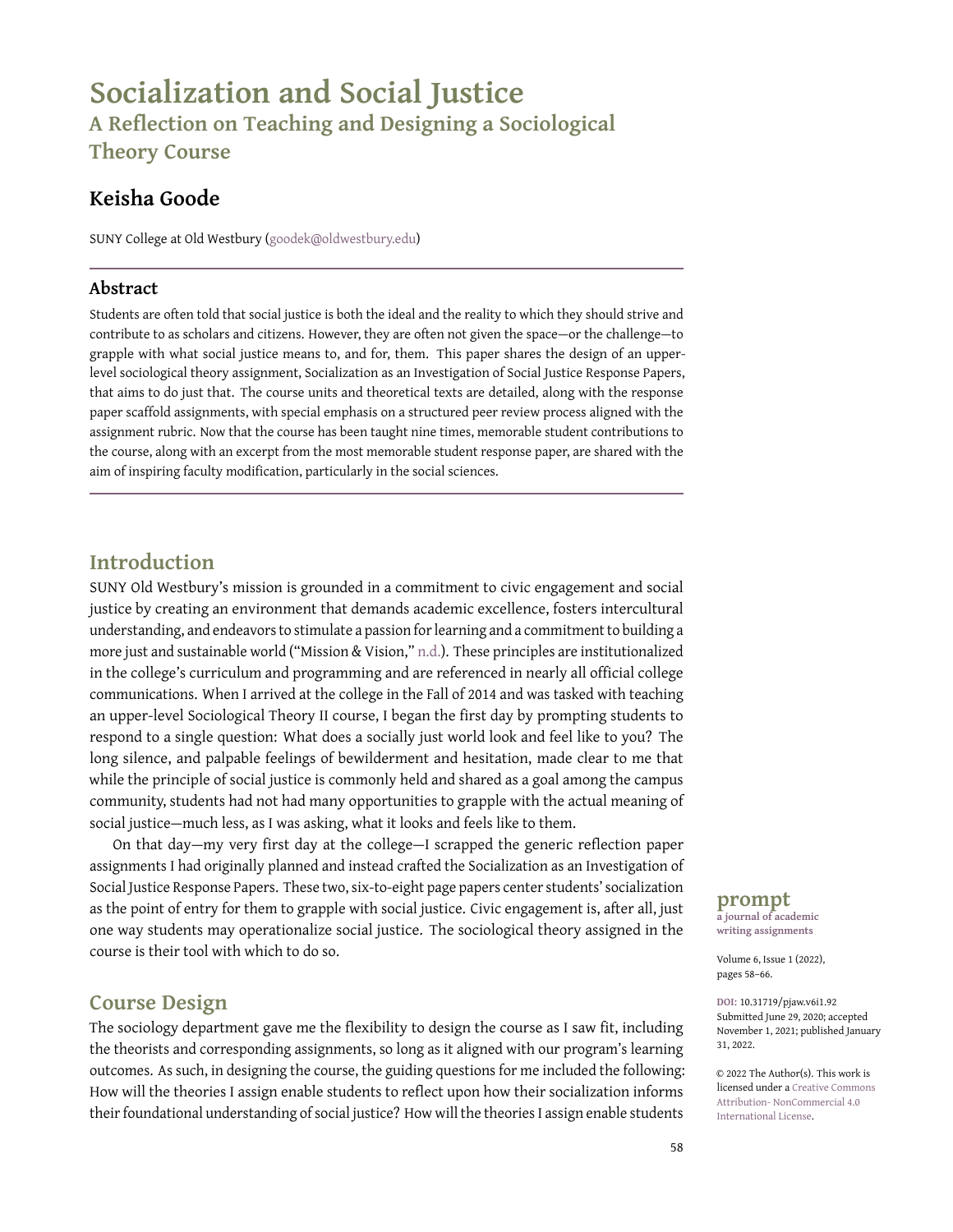to reflect upon their socialization as both sites of privilege and oppression? Ultimately, how will the theories I assign enable students to reflect on our college's mission centered on social justice and civic engagement?

I had used Bobbi Harro's [\(2000\)](#page-8-1) "Cycle of Socialization" in prior Introduction to Sociology courses and found it useful in introducing students to the concept of socialization. The Cycle visually represents that we are born into a specific set of social identities and that they predispose us to unequal roles into an "oppressive system." Harro describes this process as pervasive, consistent, circular, self-perpetuating, and usually invisible (Harro, [2000\)](#page-8-1). I used the Cycle as a source of inspiration for Socialization as an Investigation of Social Justice Response Papers in Sociological Theory II, in which students focus on the "Institutional and Cultural Socialization" portion of the cycle. Institutions may be churches, schools, television, etc.; and cultures may be practices, song lyrics, languages, social movements, etc. In no way are these institutions and cultures exhaustive; instead, they are used as inspiration to spark students' brainstorming on what has had the greatest impact on their own socialization.

Then, I decided on four course units:

- Unit 1: Sociology of Knowledge—How Do We Know What We Know?
- Unit 2: Sociology of Identity—Who and What Constructs Who We Are?
- Unit 3: Social Constructions of, and Interactions between, Race and Class
- Unit 4: Social Constructions of, and Interactions between, Gender and Sexuality

Collectively, the units meet the aims detailed in the college's course description; individually, each unit enables students to reflect upon key social justice-grounded questions: Whose knowledge is canonized? Whose experiences do dominant knowledge systems reflect? Whose experiences are ignored or deemed inferior? How are race, class, gender, and sexuality social constructs that privilege the experiences of some while oppressing others? Admittedly, these questions are ones that I wish my professors had reflected upon—and asked students to think about—while I was pursuing my doctorate in Sociology, and instructed us, as students, to do the same. As a Black woman, I needed and wanted to see myself reflected in the discipline and have Black sociologists be intentionally and seriously studied. In order to operationalize social justice as a concept, students must first grapple with some of these fundamental questions. I must do the same.

### **Course Readings**

In the first semester teaching the course, I identified the theories to be assigned for each unit and did not seek student input. I had a list of "non-negotiable" theorists in mind. That is, I considered these theorists essential to meeting the assignment and course learning objectives. For each reading, I gave an "Introduction to the Theorist" lecture which highlighted key aspects of their identities and biographies to help students understand that theories emerge from lived experience. I also assigned guided reading questions for each reading. I facilitated in-class assignments such as individual writing reflections, text rendering, and group discussions ("Text Rendering Experience," [2021\)](#page-8-2). I have continued these same practices each time I have taught the course. However, while I was pleased with students' engagement with the theorists in the Fall 2014 semester, my teaching philosophy places primary value on student input in course design, and I did not honor that at the time.

I have taught the course nine times since Fall 2014 and have, each time since, incorporated brainstorming exercises during the first week with the intention of understanding topics, ideas, concepts, theories, and theorists that are of interest and importance to my students. Sociological Theory I, the first required theory course for the major, focuses on what is described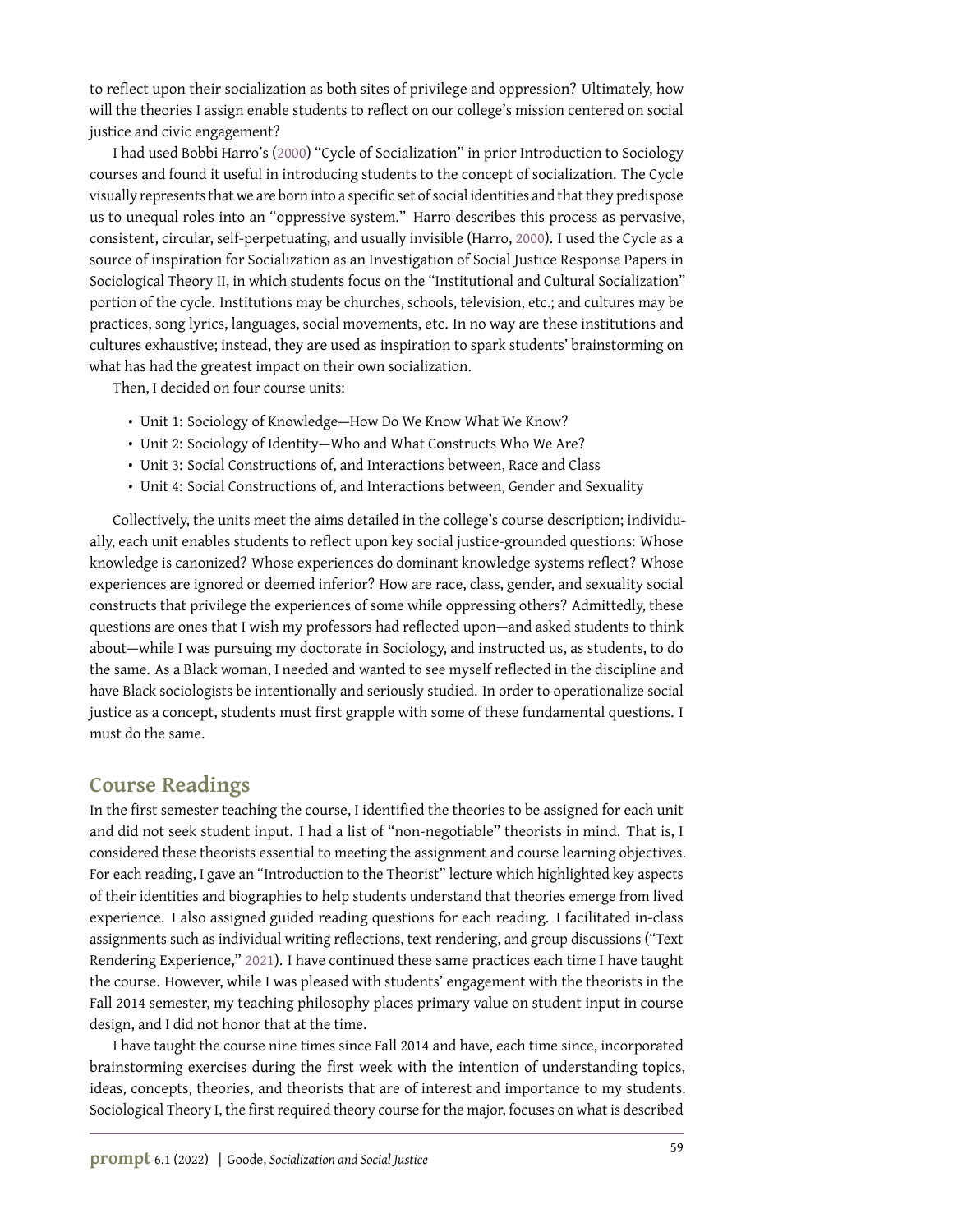as "canonical theories." Students are introduced to the work of Karl Marx, Max Weber, and Emile Durkheim. Each of these theorists are white European men. I challenge students to think about how the sociological canon is defined and from whose voices we have not yet heard. I welcome and encourage interdisciplinary contributions, especially Critical Race, Feminist, Queer, and Disability Theories.

Two student contributions have been most insightful. I had originally thought that W.E.B. Du Bois, a sociologist and the first African-American to earn a doctorate from Harvard, was taught in each section of Sociological Theory I. Yet, students lamented that his work was not consistently introduced in each section of the course, so I incorporated S*ouls of Black Folk* [\(1903/1986\)](#page-8-3) and *Dusk of Dawn* [\(1940/1986\)](#page-8-4) into Unit 1, which led to substantive conversations about systemic racism and knowledge erasure in disciplinary canonization. Another contribution came from an Indigenous student who expressed not feeling seen and represented in the Sociology curriculum. This was especially salient because she was a student in my course during the height of the Dakota Access Pipeline protests in 2016. She brought the contribution of Gloria Anzaldúa's [\(2012\)](#page-8-5) *Borderlands/La Frontera*, also incorporated into Unit 1, which led to substantive conversations on the intersections of epistemology and colonialism. The readings are curated by students and me, thus contributing to a greater sense of buy-in and accountability. The diverse selection of readings reflects both a diverse student population and my direction as the professor; notably, to date, I am also the only Black faculty member in the department. (A complete list of unit readings is available in Supplementary Material.)

### **Response Paper Assignments**

Response Paper 1 corresponds to Unit 1 and Unit 2. The central questions for Response Paper 1, grounded in the unit titles, include: How do you know what you know? What has had the greatest impact on who you are? Response Paper 2 corresponds to Unit 3 and Unit 4. The central questions for Response Paper 2, grounded in the unit titles are: What has had the greatest impact on your understanding of race, class, gender, and/or sexuality? Students have the flexibility to focus on a single identity (e.g., race or class) or focus on multiple identities (e.g., race, class, and gender).

Both papers are scaffolded:

- *Scaffold Assignment 1*: Institution(s)/Culture(s): Theorist and Institution(s)/Culture(s) Brainstorm
- *Scaffold Assignment 2*: Conference to Discuss and Finalize Theorists and Institution(s)/Culture(s)
- *Scaffold Assignment 3*: Submission of Complete Final Paper Draft in Peer Review Group
- *Scaffold Assignment 4*: Submission of Peer Review Feedback in Peer Review Group
- *Scaffold Assignment 5*: Submission of Final Version

Students complete Scaffold Assignment (SA) 1 in class. They identify (a) two institutions, (b) two cultures **or** (c) one institution and one culture from Harro's cycle (or another that has had the largest effect on their socialization) **and** the two theorists (one from Unit 1 and one from Unit 2 for Response Paper 1; one from Unit 3 and one from Unit 4 for Response Paper 2) that have been most important to them. Then, I reserve a week of class time for each student to have a twenty-minute conference with me where I ask them to explain their brainstorm. This is SA 2. My role in these conferences is to listen to their ideas, offer suggestions, help clarify their theoretical application and conceptualization of social justice, and support them in drafting a rough outline of their paper. While I do provide an assignment outline, I allow students the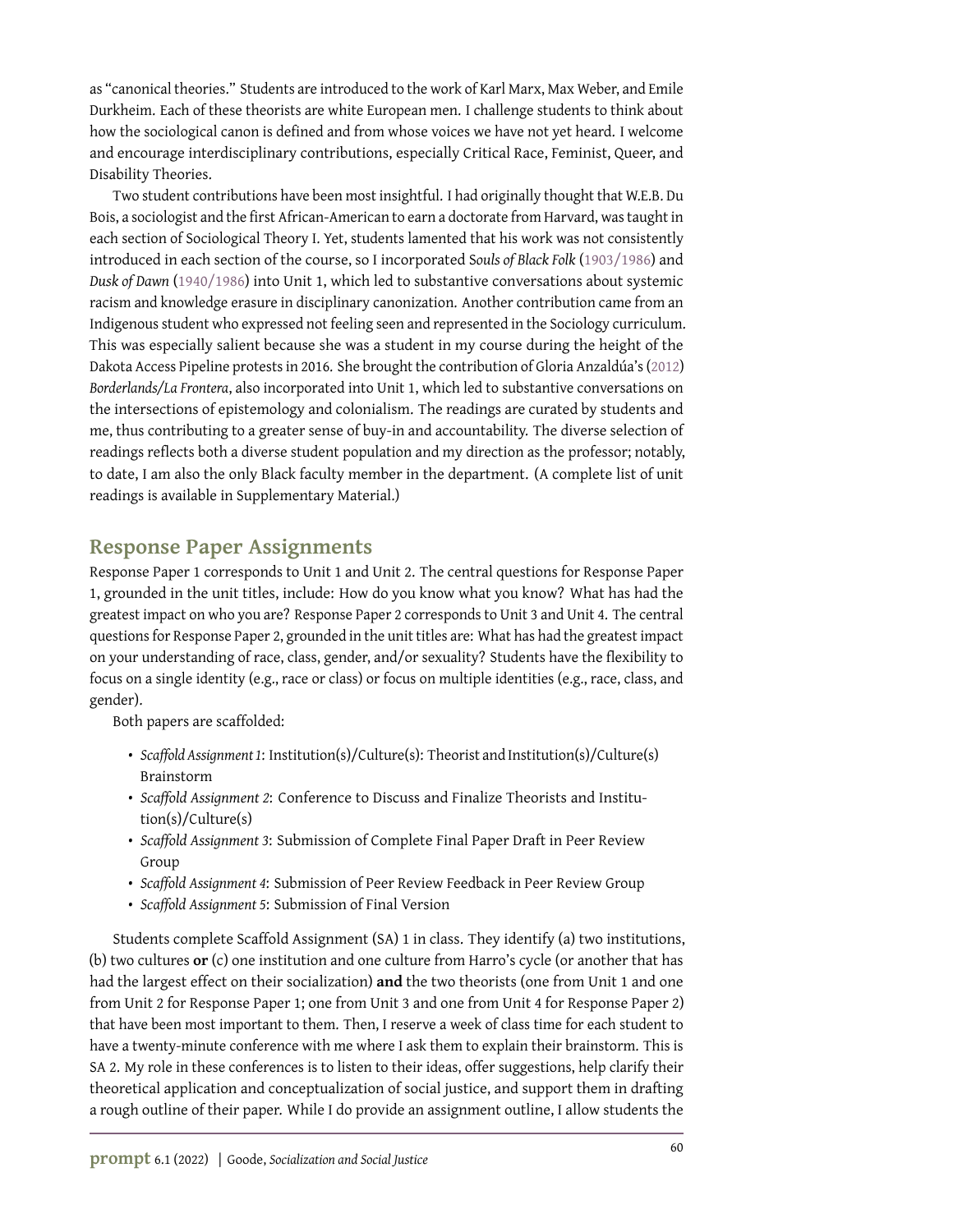flexibility with which to order their theoretical application. I consistently remind students that this is their assignment, and I want them to have as much flexibility as possible, while meeting the assignment learning objectives.

SA3 and SA4 represent the peer review process. Using Blackboard Groups, I place students in groups of no more than four. Each group represents a variety of skills in theoretical application, concept development, and writing. Students post a complete draft of their paper (excluding a references page) in their reer review group and then reply to each group member using the provided peer review feedback questions. The questions reflect the criteria in the assignment rubric. Though often hesitant at first, students really enjoy this process. It helps to clarify their ideas and make overall improvements to their papers before final submission, SA5.

The paper has always been scaffolded but, over time, I have modified the assignments. At first, I did not include the twenty-minute conferences but have conducted them every time since. This opportunity to listen and connect with students is essential to the process. It also provides substantive direction, in the form of an outline, to guide the writing of their first draft. I have also modified the Peer Review Feedback Questions nearly every time I have taught the course to better support and train students in how to answer the questions and offer substantive feedback. Using a prior assignment, I even do an in-class practice session to instruct students on the peer review process. I highly recommend this.

### **Student Responses**

Teaching this course, and navigating students through these assignments, is a privilege. Each time, it feels like a transformative learning experience. Students' personal reflections of the criminal justice system and mass media as agents of socialization into systemic racism; family and religious practices as agents of socialization into toxic masculinity; schools and New York City subways as agents of socialization into ableism; schools and family as agents of socialization into heteronormativity; and schools and churches as agents of socialization into colonialism are just some of the most insightful paper topics.

The most memorable paper was written in the spring of 2017:

*Growing up and living as a Black man within this morally derelict society is a difficult existence. Living within this darkened body, I am surrounded by numerous obstacles and assailants. These struggles range from an oppressive regime that seeks to attack and destroy the Black body and mind via state/reactionary forces, to a social incoherence amongst those who share my struggle, but not my history. In schools and the mass media, dangerous and abusive images of Black people are produced and widely disseminated. Within Black communities, capitalist state violence is distributed to subvert and exploit Black people. These images and racist myths are developed and distributed to maintain and shamefully justify a white supremacist, patriarchal, and capitalist system of violence. All at the expense of Black people, and at the expense of my own existence.*

*Black children are made to believe that they are solely targets of the state's gun, that their value is only within what can be taken from them, such as what we produce, what we contribute to society, our welfare, or our very lives. We are more than what we've been made out to be. We are not the stepped-on shadows of white people. We are a force, we are an aspect of history, and we are an international community. If we do not challenge the material and ideological conditions of our oppression, if we divide ourselves due to the historical distinctions between U.S. and Caribbean slavery, as I have been forced to deal with, we will forever be shackled. In this paper, I will discuss my socialization, as a Black man, via mass media and schools in the United States using the theories of Antonio Gramsci (1970) and*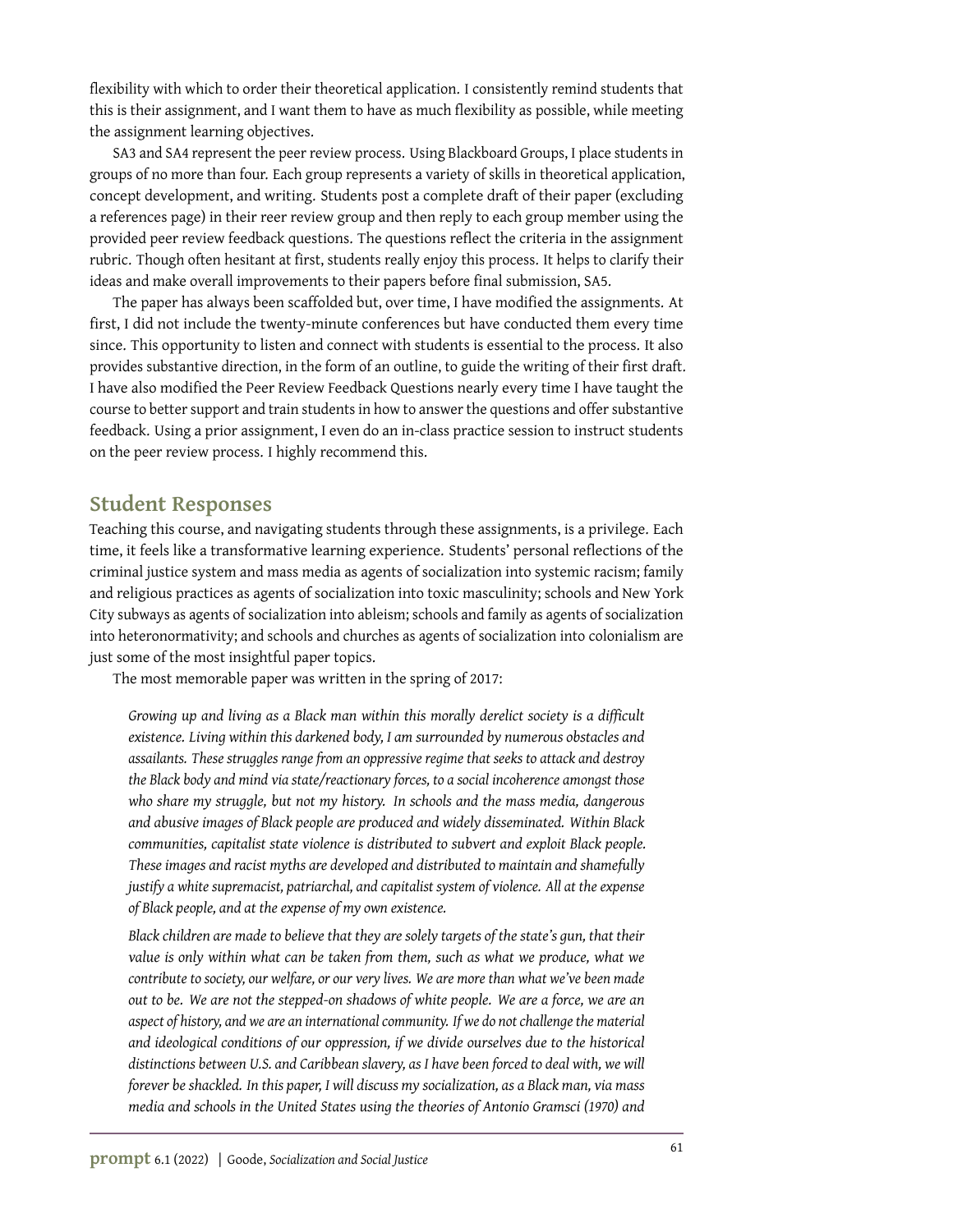*Michel Foucault (1980). . . .*

*Social justice, then, is the complete social re-imagination of racist images and media perpetuated in mass media and schools. This requires a revolutionary body of the working class and oppressed people around the world that challenges the roots of white supremacy, patriarchy and capitalism. Social justice tears asunder a system developed from the bondage and objectification of Black people. Social justice replaces practices and ideas of repression, punitiveness, and subversion with community, restoration, and camaraderie between fellow people and cultures.*

Focusing on the intersections of race and gender, this student's paper is a reflection on schools and mass media as significant agents of his socialization, incorporating theorists Antonio Gramsci [\(1971/2012\)](#page-8-6) and Michel Foucault [\(1977/2012\)](#page-8-7). I think about this powerful paper often, particularly as I prepare my classes each semester.

Three former students of mine have served as teaching assistants because they enjoyed the experience and want to support their peers in the course. I had two former students, based on response papers theorizing their socialization of racial injustice through the Black Lives Matter Movement, lead and participate in a committee to design a two-day, interdisciplinary Teach-In during the spring 2017 semester where faculty, staff, and students offered open classes, workshops, and performances. Additionally, I have supported many students in using these assignments as inspiration for senior seminar projects and application essays for graduate degree programs and law schools. The primary limitation of this assignment is that because there are four course units, two response papers—each with five scaffolded assignment—the course is fast-paced within a standard 15-week semester. With the exception of peer-reviewed academic journal articles, students were assigned excerpts from books as opposed to complete books which would have, ideally, led to more substantive and nuanced theoretical applications.

# **Suggestions for Further Development**

I encourage faculty, especially in the social sciences, to modify and develop this assignment, keeping in mind that key elements of power, privilege, oppression, and justice are centra—no matter the discipline. The theoretical application component, for example, could be modified for other disciplines. Again, social justice is a concept that students must grapple with in order to make it accessible and operationalized. At the end of the semester, I take excerpts from students' social justice conceptualizations in their response papers and put them on a handout to identify themes and commonalities, but also consider reflect upon the various meanings people hold when theorizing the college's mission of a more just and sustainable world. I learn so much from my students each semester. Now, the world is experiencing two, interconnected, public health pandemics of COVID-19 and a reckoning of legacies of systemic racism. As the world grapples with what social justice means, an assignment such as this one provides meaningful opportunities to do this important work.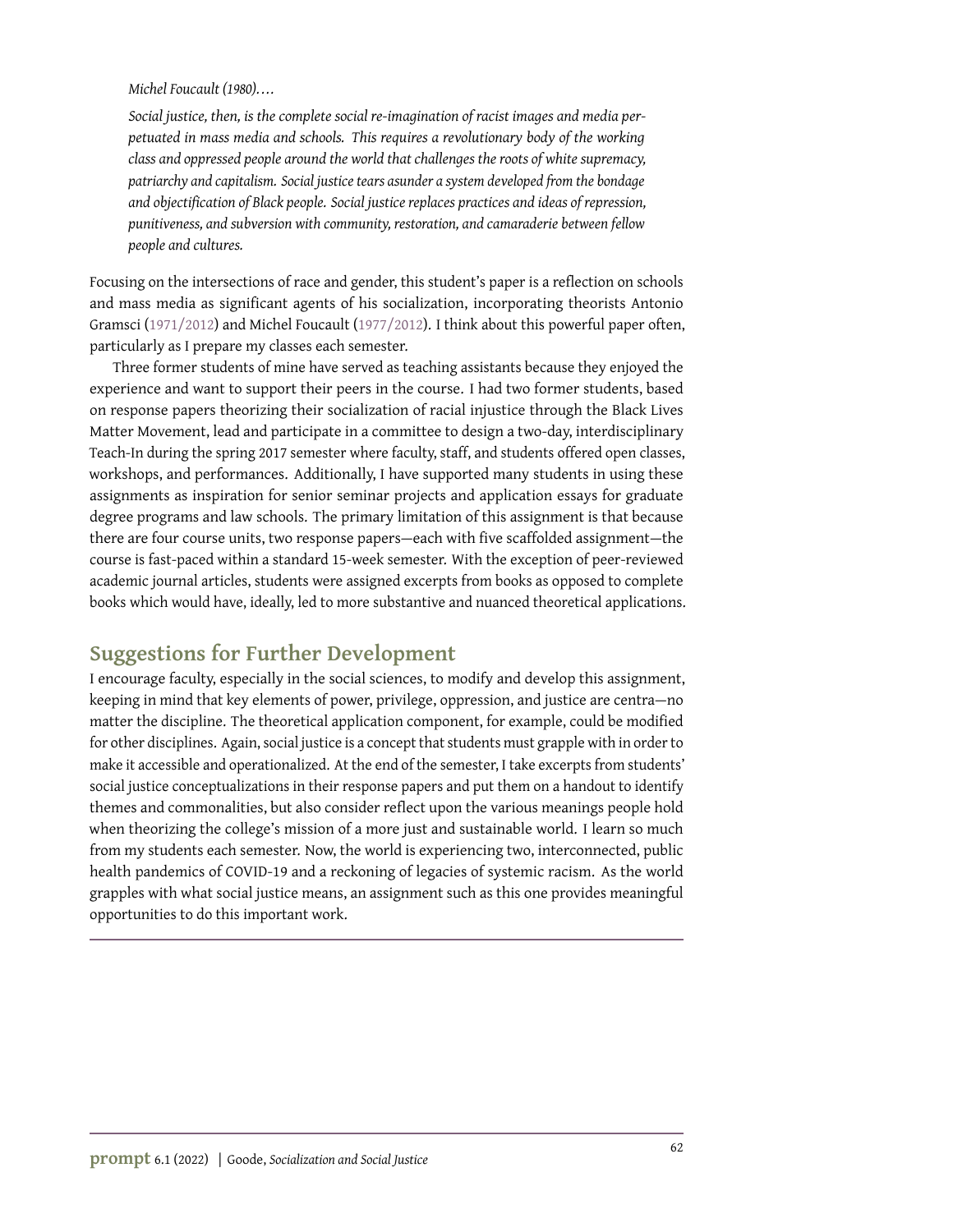### **ASSIGNMENT**

# **Social Justice Response Papers**

#### **Learning Objectives**

In each of the required two, six-to-eight page response paper assignments, you will:

- identify the institutions and/or cultures that have had the greatest impact on an aspect of your socialization;
- apply sociological theory to your reflections of your institutional and cultural socialization;
- formulate what social justice means to you, based on your experiences; and,
- write a complete draft of your paper, and evaluate at least two peers' papers in a structured peer review process, before your final submission.

#### **Assignment Overview**

SUNY Old Westbury's mission is grounded in a commitment to civic engagement and social justice by creating an environment that demands academic excellence, fosters intercultural understanding, and endeavors to stimulate a passion for learning and a commitment to building a more just and sustainable world (State University of New York College at Old Westbury Mission Statement). You are often told that social justice is both the ideal and the reality to which you should be striving, and contributing to, as scholars and as citizens. However, you are often not given the space-and the challenge-to grapple with what social justice means to, and for, you. These papers aim to do just that.

Bobbie Harro's "The Cycle of Socialization" visually represents that we are born into a specific set of social identities and that they predispose us to unequal roles into an "oppressive system." Harro describes this process as pervasive, consistent, circular, self-perpetuating, and usually invisible (Harro, 2000).

You will focus on the "Institutional and Cultural Socialization" portion of the cycle, which details institutions and cultures. Institutions may be churches, schools, television etc., and cultures may be practices, song lyrics, language etc. In no way are these institutions and cultures exhaustive; instead, they are used as inspiration to spark your brainstorming on what has had the greatest impact on your socialization, and ultimately your conceptualization of what social justice means to, and for, you.

There are four units in the course:

- UNIT 1: Sociology of Knowledge—How Do We Know What We Know?
- UNIT 2: Sociology of Identity—Who and What Constructs Who We Are?
- UNIT 3: Social Constructions of, and Interactions between, Race and Class
- UNIT 4: Social Constructions of, and Interactions between, Gender and Sexuality

You will produce two six-to-eight page response papers, each of which are scaffolded.

The first response paper corresponds to units 1 and 2. The central questions, grounded in the unit titles above, are as follows: How do you know what you know? What has had the greatest impact on who you are?

The second response paper corresponds to units 3 and 4. The central question, grounded in the unit titles above, are as follows: What has had the greatest impact on your understanding of race, class, gender and/or sexuality? You have some flexibility here to focus on a single identity (e.g. race or class), or focus on multiple (e.g. race, class and gender). This is *your* theoretical application of your socialization; you know best.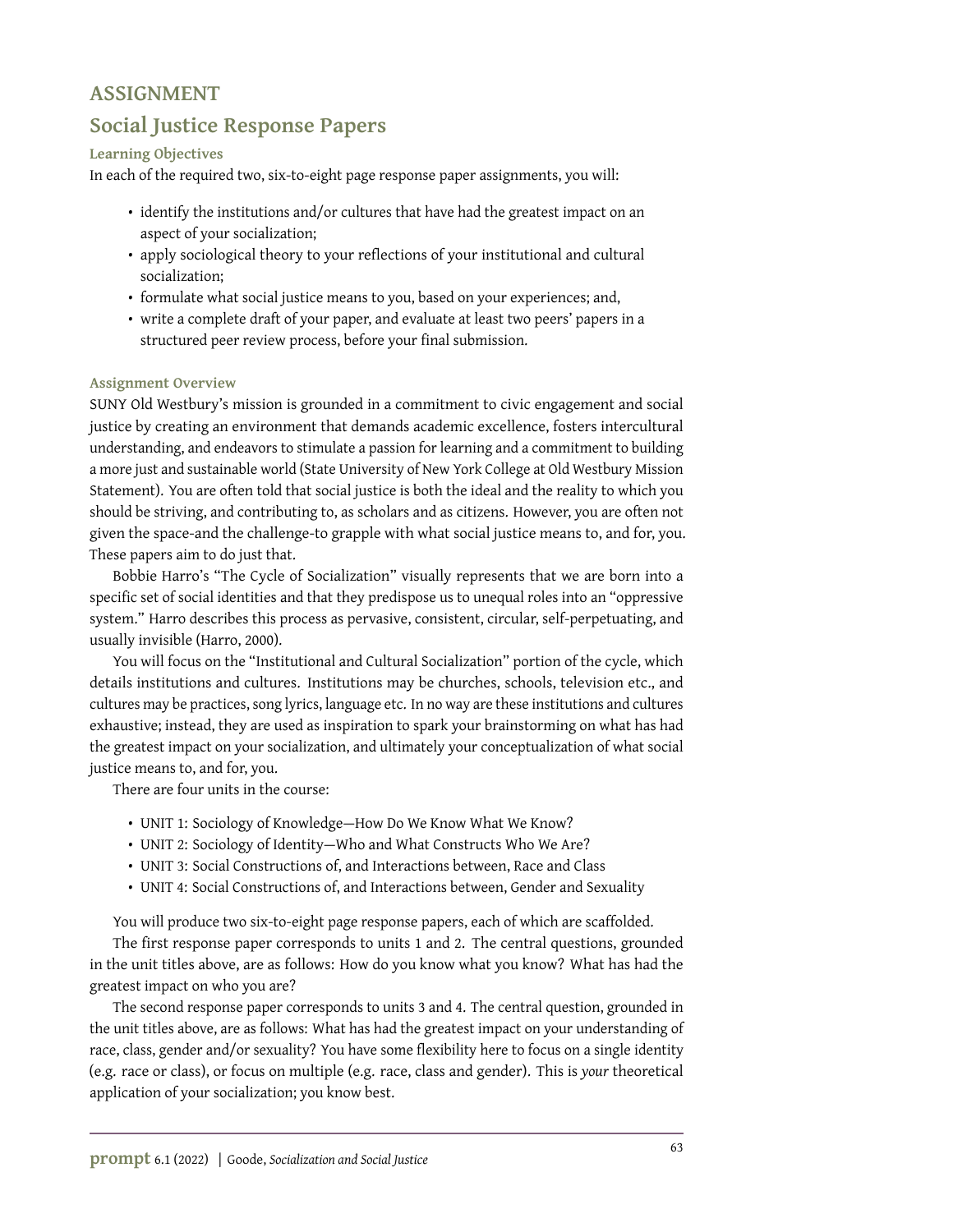#### **Response Paper 1 Assignment Prompt**

Our work in Unit 1: Sociology of Knowledge: How Do We Know What We Know? and Unit 2: Sociology of Identity-Who and What Constructs Who We Are? has been designed to prepare you for this assignment. The central questions, grounded in the unit titles above, are as follows: How do you know what you know? What has had the greatest impact on who you are? What does social justice mean to you?

#### **Unit 1: Sociology of Knowledge-How Do We Know What We Know?**

- Anzaldua, G.(1987). *Borderlands/La frontera: The new mestiza*. Aunt Lute Books.
- Foucault, M. (1977/2012). Truth and power. In C. Calhoun, J. Gerteis, J. Moody, S. Pfaff, & I. Virk (Eds.), *Contemporary sociological theory* (3rd ed., pp. 305-313). Wiley-Blackwell.
- Freire, P. (1970). *Pedagogy of the oppressed*. (M. Ramos, Trans.), Herder and Herder (Original work published 1968)
- Gramsci, A. (1971). On hegemony. In C. Calhoun, J. Gerteis, J. Moody, S. Pfaff, & I. Virk (Eds.), *Contemporary sociological theory* (3rd ed., pp. 237-250). Wiley-Blackwell.
- Smith, D. (1990). The conceptual practices of power. In C. Calhoun, J. Gerteis, J. Moody, S. Pfaff, & I. Virk (Eds.), *Contemporary sociological theory* (3rd ed., pp. 398-406). Wiley-Blackwell.

#### **Unit 2: Sociology of Identity-Who and What Constructs Who We Are?**

- Blumer, H. (1969). Symbolic interactionism. In C. Calhoun, J. Gerteis, J. Moody, S. Pfaff, & I. Virk (Eds.), *Contemporary sociological theory* (3rd ed., pp.62-74). Wiley-Blackwell.
- Collins, P. H. (1990). Black feminist epistemology. In C. Calhoun, J. Gerteis, J. Moody, S. Pfaff, & I. Virk (Eds.), *Contemporary sociological theory* (3rd ed., pp.407- 416). Wiley-Blackwell.
- Goffman, E. (1956). Presentation of self in everyday life. In C. Calhoun, J. Gerteis, J. Moody, S. Pfaff, & I. Virk (Eds.), *Contemporary sociological theory* (3rd ed., pp.46-61). Wiley-Blackwell.
- Mead, G. H. (1934). *Mind, self, and society: From the standpoint of a social behaviorist* (C. W. Morris, Ed.) University of Chicago Press.

For this assignment, you are required to apply **two theorists,** one from Unit 1 and one from Unit 2. Application includes a general introduction into each theorist's main ideas; a connection of the dots between your experience and some of the theorist's key concepts; and, incorporation of direct quotations to support your discussion.

#### **Paper Outline and Rubric**

I will speak with each of you regarding the outline for your *specific* paper, but the *general* format is as follows:

- an introduction that is creative and engaging, concluding with a thesis statement that specifies the institution(s)/culture(s) and theories to be explored in your paper;
- an autobiographical sketch that provides substantive detail to convey to the reader why the institution(s) and/or culture(s) you will develop in your paper have shaped your response to the paper's central questions;
- a discussion and theoretical application (incorporating direct quotations) of institution(s)/culture(s)  $# 1;$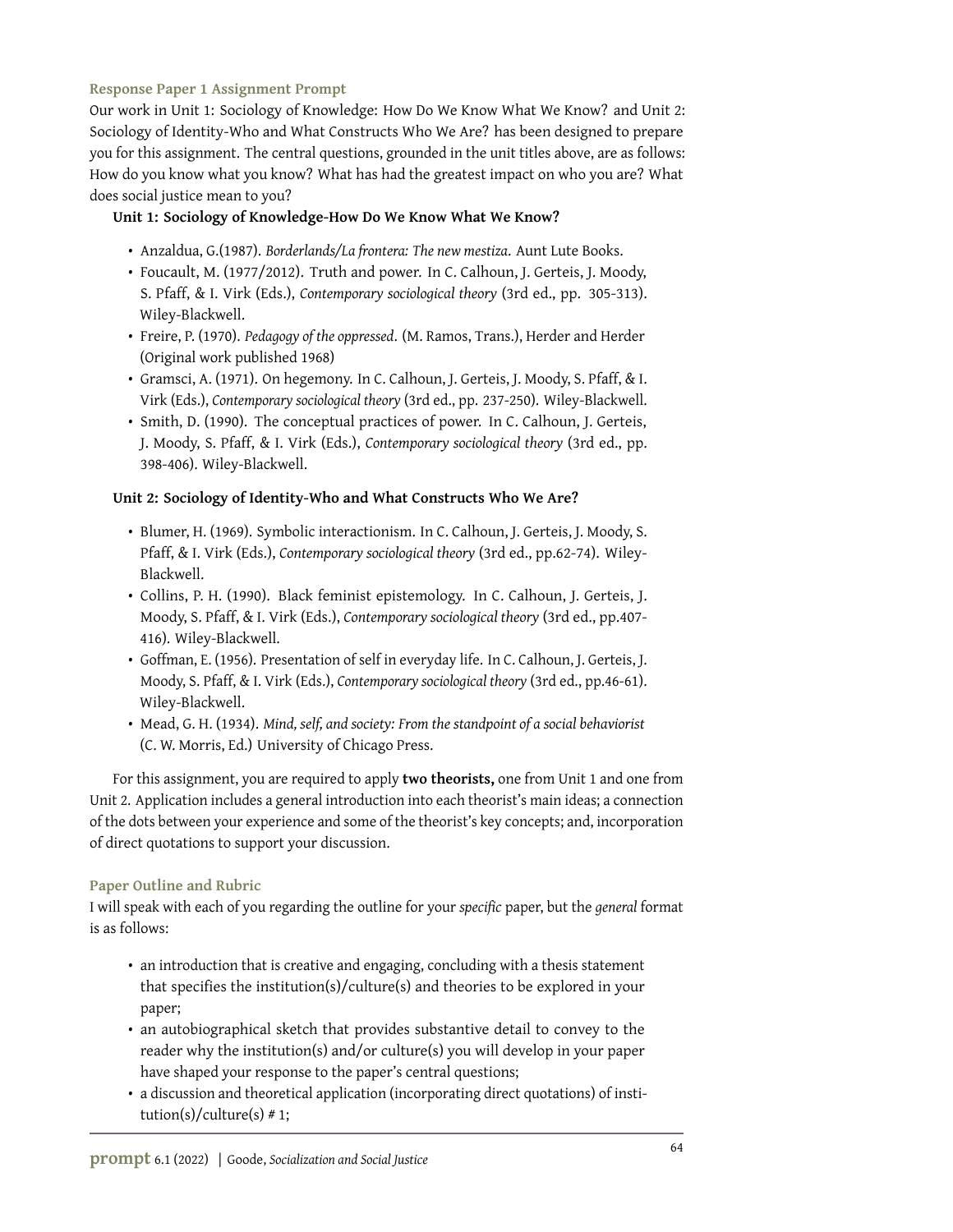- a discussion and theoretical application (incorporating direct quotations) of institution(s)/culture(s) #2;
- a discussion of what social justice means, given the previous explorations of theoretical application to socialization; and,
- a thoughtful conclusion.

Please see the assignment rubric.

**Scaffold Assignments**

- *Scaffold Assignment 1*: Institution(s)/Culture(s): Theorist and Institution(s)/Culture(s) Brainstorm
- *Scaffold Assignment 2*: Conference to Discuss and Finalize Theorists and Institution(s)/Culture(s)
- *Scaffold Assignment 3*: Submission of Complete Final Paper Draft in Peer Review Group
- *Scaffold Assignment 4*: Submission of Peer Review Feedback in Peer Review Group
- *Scaffold Assignment 5*: Submission of Final Version

**Peer Review Instructions**

- 1. Click on "Peer Review" on the Course Navigation Panel. This will take you to your Response Paper I Peer Review Group. You'll see the "Group Properties," which is a Group Description with each group member's name and "Group Tools," which includes the Group Discussion Board. You will work in the Group Discussion Board for this peer review.
- 2. Create a new thread in your Group Discussion Board. Upload your paper as a Microsoft Word attachment or PDF.
- 3. Read each of your group members' papers in their entirety. Once you have done so, reply to their post answering the Peer Review Feedback Questions below. These questions are aligned with the assignment rubric, which I use to evaluate and grade the final version of your paper. Please answer these questions in a constructive manner. These questions will help your peer produce an "exceptional" final paper, per the assignment rubric. Please **clearly label** your responses to the questions:
	- (a) What do you observe as the most interesting and engaging components of the introduction?
	- (b) Please, cut and paste the author's thesis statement that identifies the institution(s) and/or culture(s), along with the two theorists, to be addressed in the paper. If you are unable to identify it, please indicate that. This is very helpful to the author!
	- (c) Does the autobiographical sketch illustrate why the institution(s) and/or culture(s) to be explored in the paper are most impactful to the author's socialization? What are your recommendations for how the author may improve the autobiographical sketch? Please, explain.
	- (d) Would you characterize the discussion of Institution/Culture # 1 as clear, informative and substantive? Please, explain.
	- (e) Would you characterize the discussion of Institution/Culture #2 as clear, informative and substantive? Please, explain.
	- (f) Does the application of theorist #1 generally introduce the theory, incorporate key concepts and adequately apply the theory to the writer's autobiography? Please, explain.
	- (g) Does the application of theorist #2 generally introduce the theory, incorporate key concepts and adequately apply the theory to the writer's autobiography? Please, explain.
	- (h) Which two theorists have been introduced in the paper?